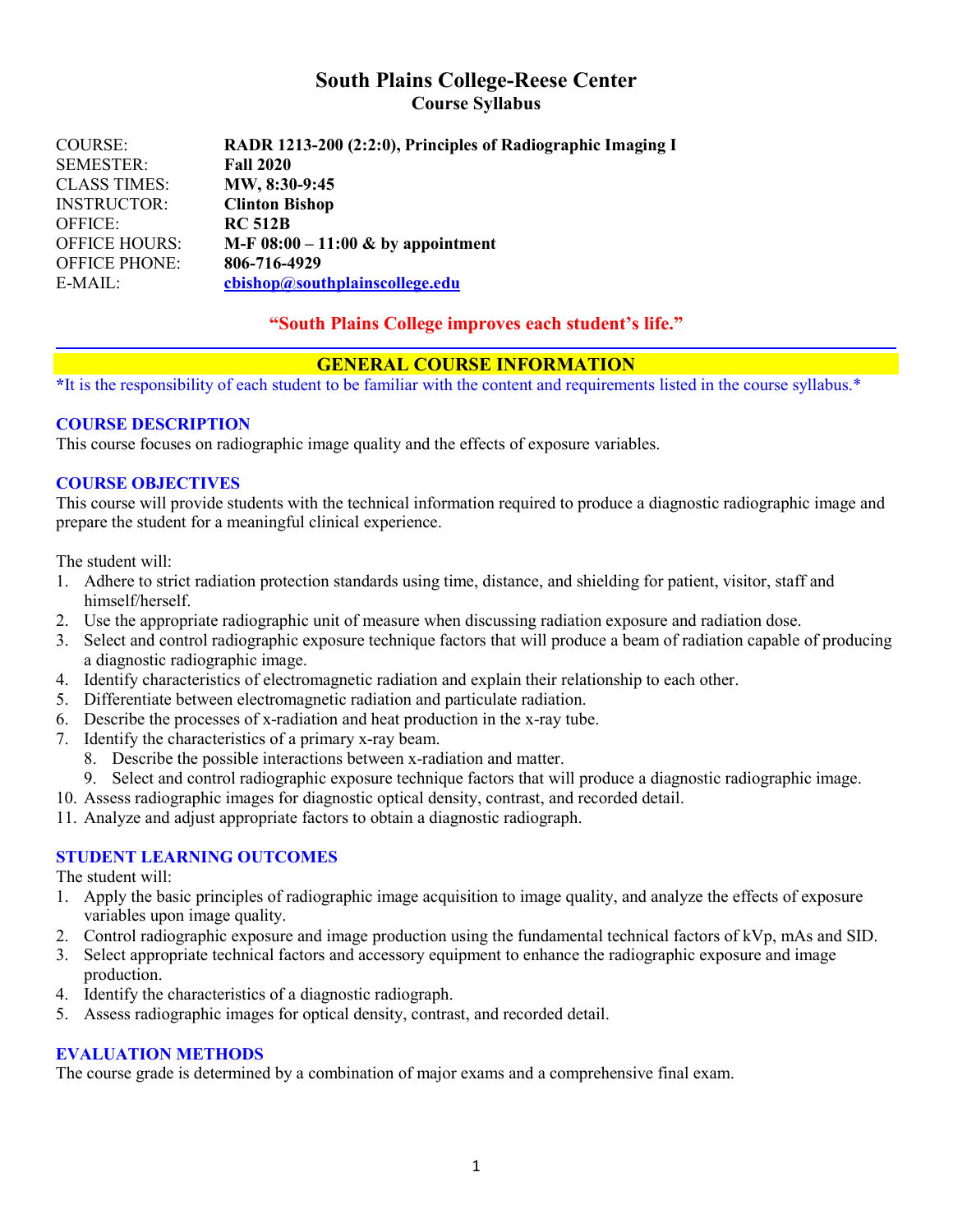### **ACADEMIC INTEGRITY**

It is the aim of the faculty of South Plains College to foster a spirit of complete honesty and a high standard of integrity. The attempt of any student to present as his or her own any work which he or she has not honestly performed is regarded by the faculty and administration as a most serious offense and renders the offender liable to serious consequences, possibly suspension.

**Cheating** - Dishonesty of any kind on examinations or on written assignments, illegal possession of examinations, the use of unauthorized notes during an examination, obtaining information during an examination from the textbook or from the examination paper of another student, assisting others to cheat, alteration of grade records, illegal entry or unauthorized presence in the office are examples of cheating. Complete honesty is required of the student in the presentation of all phases of coursework. This applies to quizzes of whatever length, as well as final examinations, to daily reports and to term papers.

**Plagiarism** - Offering the work of another as one's own, without proper acknowledgment, is plagiarism; therefore, any student who fails to give credit for quotations or essentially identical expression of material taken from books, encyclopedias, magazines and other reference works, or from themes, reports or other writings of a fellow student, is guilty of plagiarism.

If found cheating or plagiarizing, the student's future in this program will be based on the decisions from the Allied Health Departmental Director's Committee.

#### **BLACKBOARD**

Blackboard is an e-Education platform designed to enable educational innovations everywhere by connecting people and technology. This educational tool will be used in this course throughout the semester.

**The student should only access his or her own Blackboard account. Granting permission to another or accessing another student's Blackboard account is prohibited and against the Academic Integrity code.**

**Should SPC mandate that classes will be moved to an online format, Proctorio, offered through Blackboard will be utilized as the online proctoring for exams.**

#### **SOCIAL MEDIA**

**Facebook: <https://www.facebook.com/spcradtechprogram> Instagram:<https://www.instagram.com/spcradtech/>**

#### **SCANS and FOUNDATION SKILLS**

Scans and foundation skills are identified for specific course objectives. A complete list explaining these skills is attached to the back of the syllabus for your information.

# **SPECIFIC COURSE INFORMATION**

#### **REQUIRED TEXT AND MATERIALS**

Johnston, J.N. & Fauber, T.L., Essentials of Radiographic Physics and Imaging. 3rd Edition. 2020. Elsevier.

#### **ATTENDANCE POLICY (read carefully)**

**SPC** - Students must attend all classes in order to be successful in a course. The student may be administratively withdrawn from the course when absences become excessive as defined in the course syllabus.

When an unavoidable reason for class absence arises, such as illness, an official trip authorized by the college or an official activity, the instructor may permit the student to make up work missed. It is the student's responsibility to complete work missed within a reasonable period of time as determined by the instructor. Students are officially enrolled in all courses for which they pay tuition and fees at the time of registration. Should a student, for any reason, delay in reporting to a class after official enrollment, absences will be attributed to the student from the first class meeting.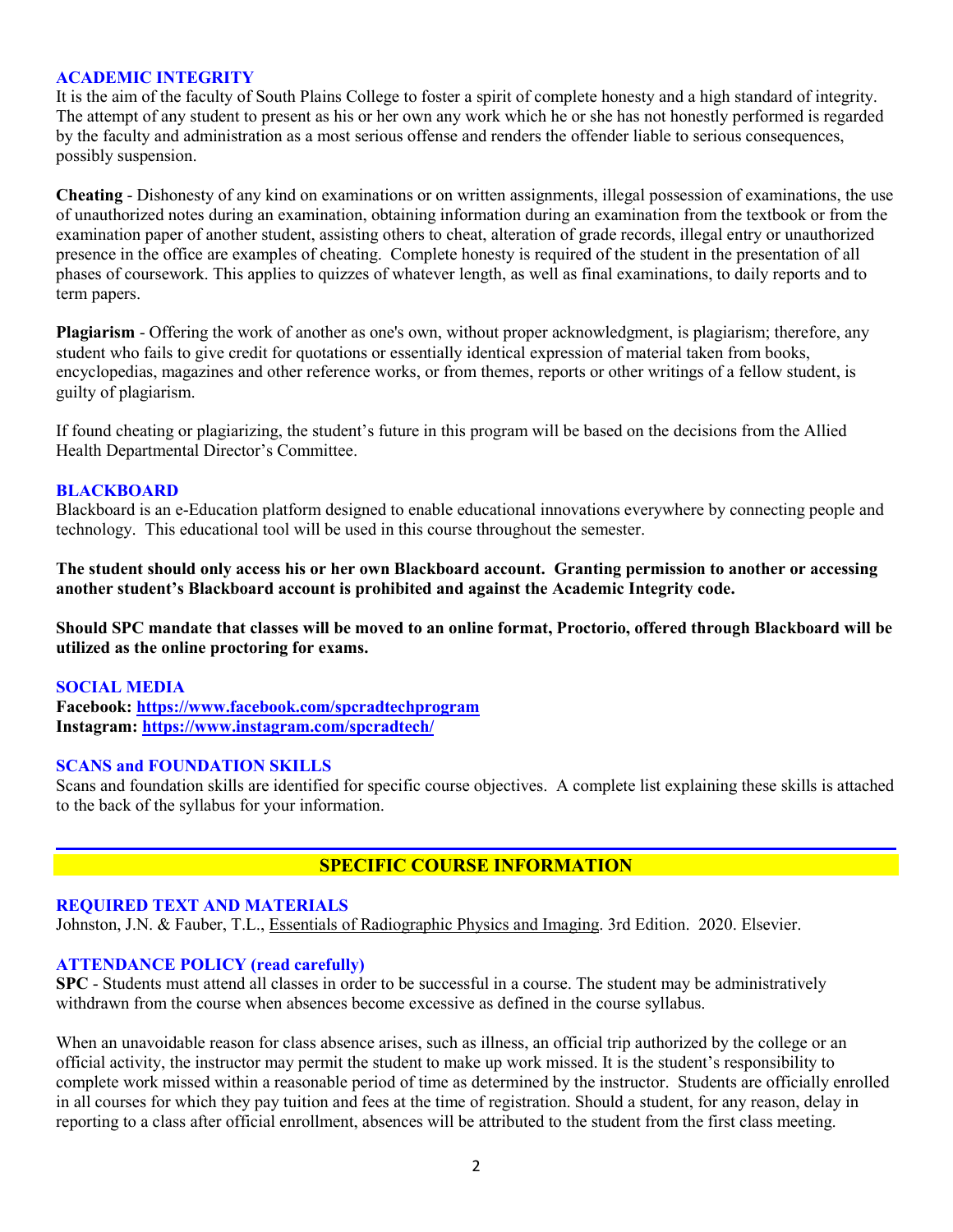The Office of Admissions and Records will administratively drop students, who enroll in a course but have "Never Attended" by the official census date, as reported by the faculty member. A student who does not meet the attendance requirements of a class as stated in the course syllabus and does not officially withdraw from that course by the official census date of the semester, may be administratively withdrawn from that course and receive a grade of "X" or "F" as determined by the instructor. Instructors are responsible for clearly stating their administrative drop policy in the course syllabus, and it is the student's responsibility to be aware of that policy.

It is the student's responsibility to verify administrative drops for excessive absences through MySPC using his or her student online account. If it is determined that a student is awarded financial aid for a class or classes in which the student never attended or participated, the financial aid award will be adjusted in accordance with the classes in which the student did attend/participate and the student will owe any balance resulting from the adjustment.

**SPC Radiologic Technology** - Class attendance is mandatory. Students with 3 absences will be counseled. Students are allowed 5 absences during the fall semester. After the 5 absence, the student will be dropped from the program, regardless of the student's grade. Policies regarding absences coincide with those established for South Plains College as outlined in the SPC General Catalog.

## **An absence is an absence. The Radiologic Technology faculty do not distinguish between an excused and an unexcused absence.**

It is extremely important to arrive for class **on time. Tardiness** disrupts the instructor and the other students. Students who chronically arrive late will be counseled. The student should be prepared for class at the scheduled class start time. **3 tardy will equal 1 absence.**

**Students with perfect attendance and two or less tardy will be awarded 2 points to their final grade at the end of the semester.**

## **DROPS AND WITHDRAWALS**

<http://www.southplainscollege.edu/admission-aid/apply/schedulechanges.php>

# **ADVISING**

<http://www.southplainscollege.edu/admission-aid/advising/spcadvisors.php>

### **FACE COVERINGS**

It is the policy of South Plains College for the Fall 2020 semester that as a condition of on-campus enrollment, all students are required to engage in safe behaviors to avoid the spread of COVID-19 in the SPC community. Such behaviors specifically include the requirement that all students properly wear CDC-compliant face coverings while in SPC buildings including in classrooms, labs, hallways, and restrooms. Failure to comply with this policy may result in dismissal from the current class session. If the student refuses to leave the classroom or lab after being dismissed, the student may be referred to the Dean of Students on the Levelland campus or the Dean/Director of external centers for Student Code of Conduct Violation.

### **INSTRUCTIONAL METHODS**

The student will receive course information through a series of lectures, PowerPoint presentations, lab assignments, and textbook assignments.

### **CLASSROOM PARTICIPATION**

Attending class regularly will provide the student opportunity to supplement their reading assignments and acquire a better understanding of the course material. Class time missed will result in information gaps and will increase course difficulty. It is the student's responsibility to attend class, which will enable him, or her to take notes, ask questions, and participate in class discussions. Information handouts may be given in certain instances, but the student should not rely on them. The student is encouraged to take adequate notes during class. Recording class is permitted.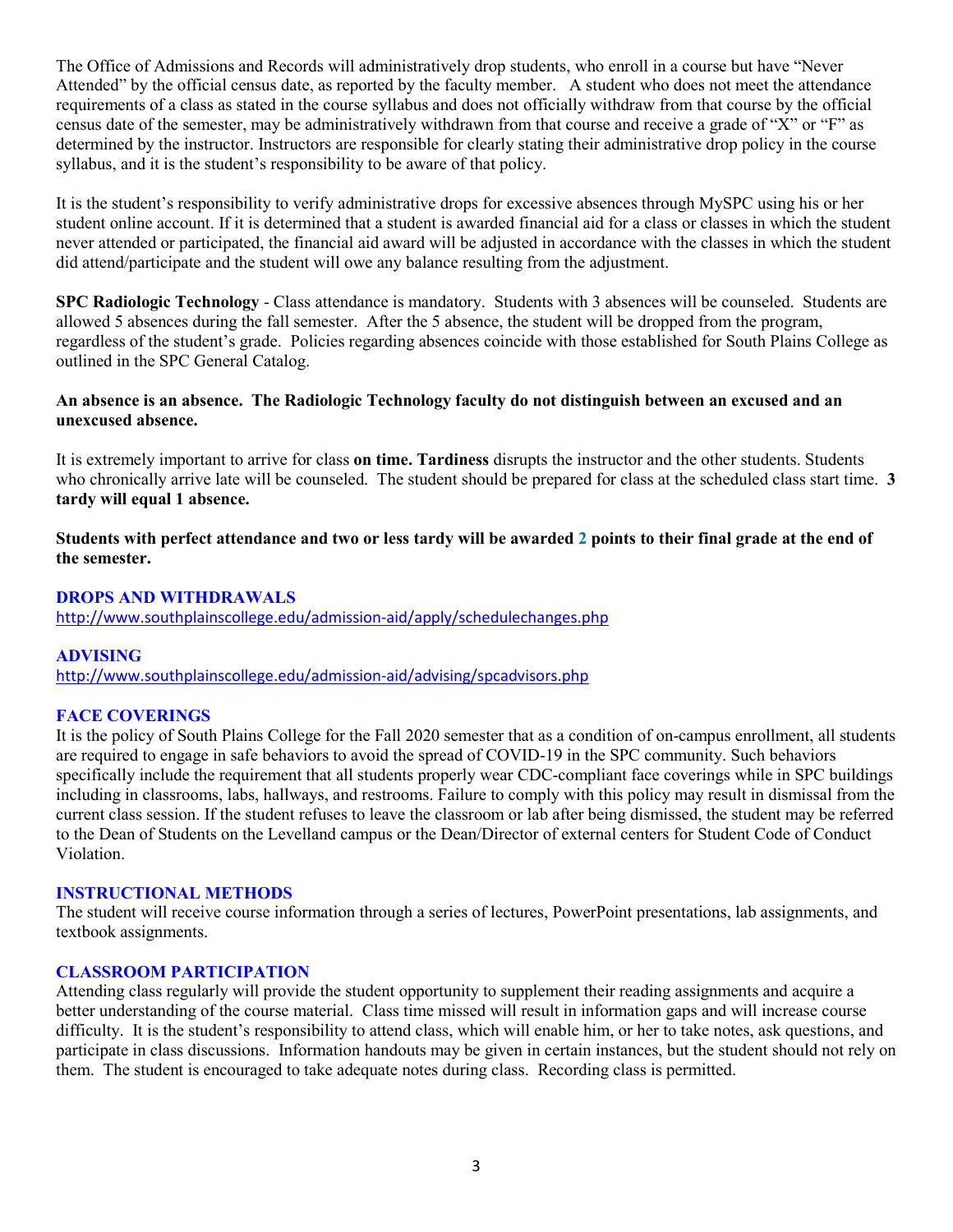#### **COMPUTER USAGE**

As computer technology in the field of health sciences continues to become more popular, computers will be used in this course for several assignments. All students will have access to open computer labs and printers on the South Plains College campus. Students will be expected to utilize computers to access assignments and classroom resources. All registered students are supplied with a working email account from South Plains College. In order to take exams, students must have their user name and password.

## **ALL STUDENTS ARE EXPECTED TO KNOW THEIR SPC STUDENT USER NAME AND PASSWORD.**

#### **COMPUTER LAB USAGE**

The open computer lab(s) on any campus may be used by students during scheduled open hours or as assigned by an instructor. Printer paper will not be provided for students to print materials, but students may seek assistance from faculty or staff to request lab paper from the college if needed. Lack of computer lab paper is not an excuse for not having homework assignments, skills lab sheets, or any other required documents. Students should come prepared for class.

#### **ASSIGNMENT POLICY**

The student is responsible for being prepared for class, which means reading the assigned chapters and/or pages from the textbook prior to class. The textbook is a mandatory requirement. **The student must bring the textbook/e-book to every class.** In some instances, information from the reading assignments not covered during class may be included on an exam.

#### **REVIEW**

If a student needs assistance with reviewing any of the information giving during class or lab, the student is encouraged to make an appointment with the instructor.

#### **CONFERENCES**

If at any time a student is not satisfied with their overall performance, he/she is encouraged to schedule an appointment with me. If necessary, a plan can be developed to help the student improve in their areas of weakness.

#### **GRADING RUBRIC**

Grades in this course will be determined using the following criteria:

| <b>Assessment Tool</b>           | <b>Assessment Criteria</b>                  | Percentage | Grade         |
|----------------------------------|---------------------------------------------|------------|---------------|
|                                  |                                             | Score      |               |
| <b>MAJOR EXAMS</b><br><b>70%</b> | Exceptional unit content knowledge $\&$     | $90 - 100$ | $\mathsf{A}$  |
|                                  | understanding                               |            |               |
|                                  | Good unit content knowledge & understanding | $80 - 89$  | B             |
|                                  | Average unit content knowledge &            | $75 - 79$  | $\mathcal{C}$ |
|                                  | understanding                               |            |               |
|                                  | Insufficient unit content knowledge &       | $0 - 74$   | F             |
|                                  | understanding                               |            |               |
| <b>FINAL EXAM</b><br>30%         | Exceptional course content knowledge &      | $90 - 100$ | $\mathsf{A}$  |
|                                  | understanding                               |            |               |
|                                  | Good course content knowledge &             | $80 - 89$  | B             |
|                                  | understanding                               |            |               |
|                                  | Average course content knowledge &          | $75 - 79$  | $\Gamma$      |
|                                  | understanding                               |            |               |
|                                  | Insufficient unit content knowledge &       | $0 - 74$   | F             |
|                                  | understanding                               |            |               |
|                                  |                                             |            |               |

| Course Grade: A |   | $90 - 100$ |
|-----------------|---|------------|
|                 | B | $80 - 89$  |
|                 | € | $75 - 79$  |
|                 | F | $0 - 74$   |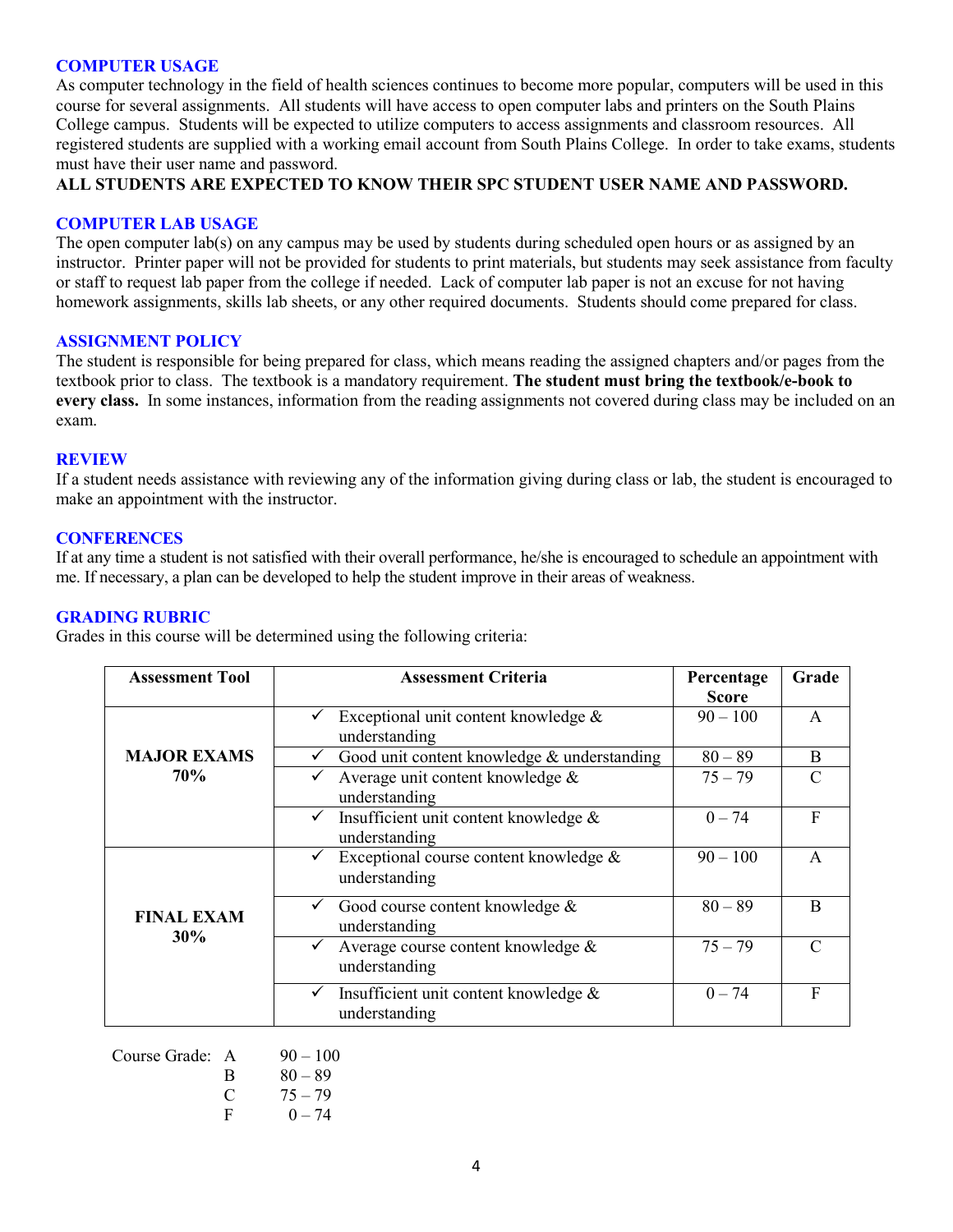# **A grade average of C (75) or higher is mandatory in all RADR classes.** Failure to do so will result in the student being dropped from the Program.

# **Major Exams – 70% (4 exams, each worth 17.5%)**

Major exams will be given throughout the semester following each module presented. Exams will be completed electronically in the computer lab.

The following guidelines will be followed regarding **Major Exams**:

- 1. The student will complete the exam at the scheduled time. **Make-up exams will be at the instructor's discretion.**
- 2. The student must complete the exam within the allotted class time of **75 minutes**.
- 3. If a test must be missed, the weight of the final exam will be increased.
- 4. A student arriving late for an exam will not be allowed to take the exam if **any** student has completed the exam and left the room. This will also count as a tardy.
- 5. No cell phones, smartwatches, calculators, or other electronic assistance devices are allowed during exams.
- 6. **Should classes be moved to an online format?** All major exams during this online format classroom will be taken using Proctorio. Proctorio utilizes the student's computer camera, microphone, IP address, mouse, keyboard, & location services to monitor the exam. It is the responsibility of the student to have access to a computer with a camera & microphone.

### **Final Exam – 30%**

A comprehensive final exam will be given at the end of the semester. Two hours will be allotted for the final exam which will be completed electronically in the computer lab.

The following guidelines will be followed regarding the **Final Exam**:

- 1. The final exam will be comprehensive.
- 2. The final exam must be completed within the allotted time, **2 hours**.
- 3. A student arriving late for an exam will not be allowed to take the final exam if **any** student has completed the exam and left the room.
- 4. No cell phones, smartwatches, calculators, or other electronic assistance devices are allowed during final exam.
- 5. If a student is unable to take the final exam at the assigned time for any reason, the student may be given an incomplete for the course.
- **6. Should classes be moved to an online format? The comprehensive final exam will be taken in an SPC computer lab. (This may be determined by the administration of SPC)**

# **COMMUNICATION POLICY**

Electronic communication between instructor and students in this course will utilize the South Plains College "My SPC" email system and Remind ®. Instructor will not initiate communication using private email accounts. Students are encouraged to check SPC email on a regular basis.

### **STUDENT CONDUCT**

Students in this class are expected to abide by the standards of student conduct as defined in the SPC Student Guide and the Radiologic Technology Program Student Handbook.

Rules and regulations relating to the students at South Plains College are made with the view of protecting the best interests of the individual, the general welfare of the entire student body and the educational objectives of the college. As in any segment of society, a college community must be guided by standards that are stringent enough to prevent disorder, yet moderate enough to provide an atmosphere conducive to intellectual and personal development.

A high standard of conduct is expected of all students. When a student enrolls at South Plains College, it is assumed that the student accepts the obligations of performance and behavior imposed by the college relevant to its lawful missions, processes and functions. Obedience to the law, respect for properly constituted authority, personal honor, integrity and common sense guide the actions of each member of the college community both in and out of the classroom.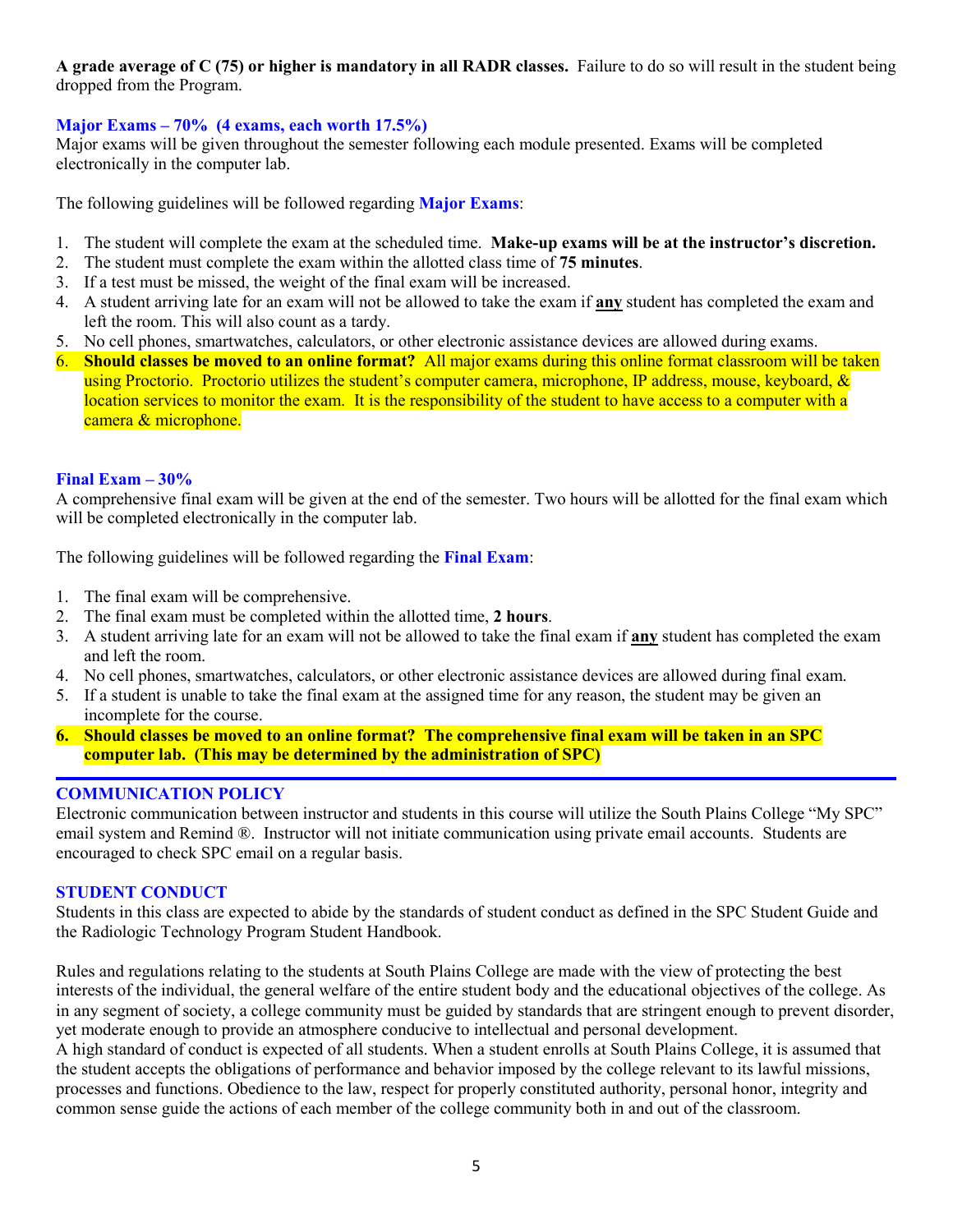Students are subject to federal, state and local laws, as well as South Plains College rules and regulations. A student is not entitled to greater immunities or privileges before the law than those enjoyed by other citizens. Students are subject to such reasonable disciplinary action as the administration of the college may consider appropriate, including suspension and expulsion in appropriate cases for breach of federal, state or local laws, or college rules and regulations. This principle extends to conduct off-campus which is likely to have adverse effects on the college or on the educational process which identifies the offender as an unfit associate for fellow students.

Any student who fails to perform according to expected standards may be asked to withdraw. Rules and regulations regarding student conduct appear in the current Student Guide.

### **CELL PHONES**

Cellphones must be put away and are to be turned **OFF** or put on **silent** during scheduled class/lab periods, unless prior approval has been given from the instructor. Cell phones are to be used only outside of the classroom while class is in session. **This includes text messaging and/or internet browsing.**

Students will be dismissed from class/lab and sent home if a phone continuously rings/vibrates or if the student is discovered texting or browsing the internet. If dismissed from class, the student will receive an **absence** for the day. In case of emergencies, the student can also be reached by calling the front desk at (806)716-4622.

### **CAMPUS CARRY**

Campus Concealed Carry - Texas Senate Bill - 11 (Government Code 411.2031, et al.) authorizes the carrying of a concealed handgun in South Plains College buildings only by persons who have been issued and are in possession of a Texas License to Carry a Handgun. Qualified law enforcement officers or those who are otherwise authorized to carry a concealed handgun in the State of Texas are also permitted to do so. Pursuant to Penal Code (PC) 46.035 and South Plains College policy, license holders may not carry a concealed handgun in restricted locations. For a list of locations, please refer to the SPC policy at: [\(http://www.southplainscollege.edu/human\\_resources/policy\\_procedure/hhc.php\)](http://www.southplainscollege.edu/human_resources/policy_procedure/hhc.php) Pursuant to PC 46.035, the open carrying of handguns is prohibited on all South Plains College campuses. Report violations to the College Police Department at 806-716-2396 or 9-1-1.

### **COVID-19**

Please refer to the COVID-19 policy in the cohort page on Blackboard.

# **ACCOMMODATIONS**

#### **DIVERSITY STATEMENT**

In this class, the teacher will establish and support an environment that values and nurtures individual and group differences and encourages engagement and interaction. Understanding and respecting multiple experiences and perspectives will serve to challenge and stimulate all of us to learn about others, about the larger world and about ourselves. By promoting diversity and intellectual exchange, we will not only mirror society as it is, but also model society as it should and can be.

#### **DISABILITIES STATEMENT**

Any students who, because of a disability, may require special arrangements in order to meet the course requirements should contact the instructor as soon as possible to make any necessary arrangements. Students must present appropriate verification from the SPC Disability Service Office during the instructor's office hours. Please note that instructors are not allowed to provide classroom accommodations until appropriate verification from the SPC Disability Service Office has been provided. For more information, you may contact the Disability Services Office (located in the Health & Wellness Center) at 806-716-2529 or visit [http://www.southplainscollege.edu/health/disabilityservices.php.](http://www.southplainscollege.edu/health/disabilityservices.php)

#### **NON-DISCRIMINATION STATEMENT**

South Plains College does not discriminate on the basis of race, color, national origin, sex, disability or age in its programs and activities. The following person has been designated to handle inquiries regarding the non-discrimination policies: Vice President for Student Affairs, South Plains College, 1401 College Avenue, Box 5, Levelland, TX 79336. Phone number 806-716-2360.

### **PREGNANCY ACCOMMODATIONS STATEMENT**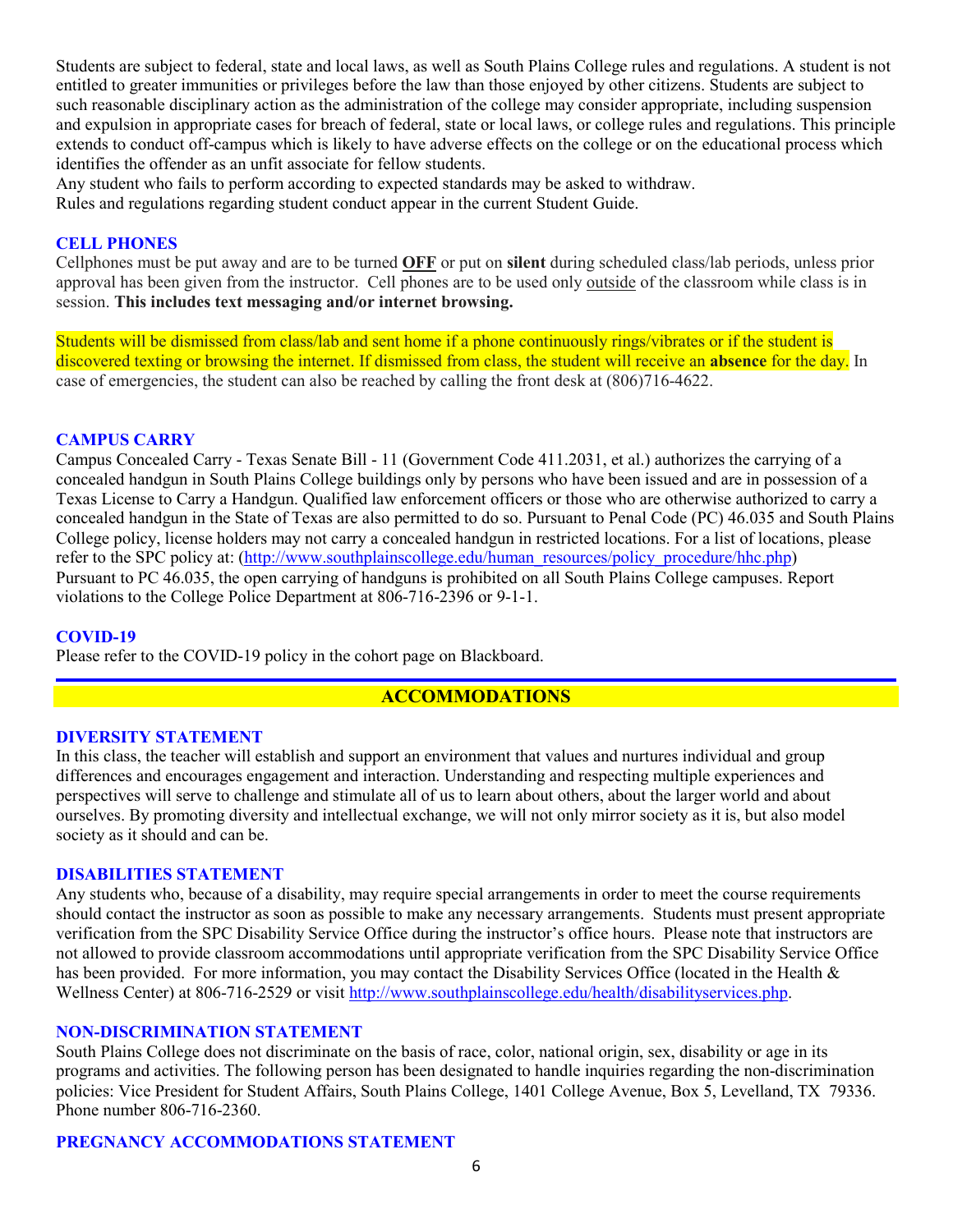If you are pregnant, or have given birth within six months, Under Title IX you have a right to reasonable accommodations to help continue your education. To [activate](http://www.southplainscollege.edu/employees/manualshandbooks/facultyhandbook/sec4.php) accommodations you must submit a Title IX pregnancy accommodations request, along with specific medical documentation, to the Director of Health and Wellness. Once approved, notification will be sent to the student and instructors. It is the student's responsibility to work with the instructor to arrange accommodations. Contact the Director of Health and Wellness at 806-716-2362 or [email](http://www.southplainscollege.edu/employees/manualshandbooks/facultyhandbook/sec4.php) [cgilster@southplainscollege.edu](mailto:cgilster@southplainscollege.edu) for assistance.

# **COURSE OUTLINE**

# **Introduction to the Imaging Sciences**

The student will:

- 1. Identify major events in the discovery and advancement of x-ray imaging.
- 2. Identify the characteristics of matter and energy.
- 3. Identify the types of energy applicable to radiography.
	- **Potential**
	- Kinetic
	- **Electrical**
	- Thermal
- 4. Describe the use of time, distance and shielding for effective radiation protection. (F8, F9; C18, C19)
- 5. Use the radiologic units of measure.
	- Exposure:  $Gray$ <sub>kerma</sub>
	- **Absorbed dose: Gray**tissue
	- Dose Equivalent: Sievert
	- Radioactivity: Becquerel
- 6. Identify the basic particles of an atom: proton, neutron & electron.
- 7. Define atomic number and atomic mass number.
- 8. Describe binding energy as it applies to the atom's electron(s). (F10)
- 9. Identify the types of ionizing radiation.
- 10. Identify the principle particulate radiations: *alpha* particle, *positron* and *beta* particle.
- 11. Differentiate between electromagnetic and particulate radiation.

Text Assignment: Bushong, Ch. 1

# **Structure of the Atom**

The student will:

- 1. Relate the history of the atom.
- 2. Identify the structure of the atom.
- 3. Describe electron shells and instability with atomic structure.
- 4. Discuss radioactivity and the characteristics of alpha and beta particles.
- 5. Explain the difference between two forms of ionizing radiation: particulate and electromagnetic.

Text Assignment: Bushong, Ch. 2

# **Electromagnetic and Particulate Radiation**

The student will:

- 6. Define *photon*.
- 7. Identify the properties of electromagnetic (EM) photons, their relationship and how they affect interactions with matter. (F10, F12)
	- Velocity
	- Wavelength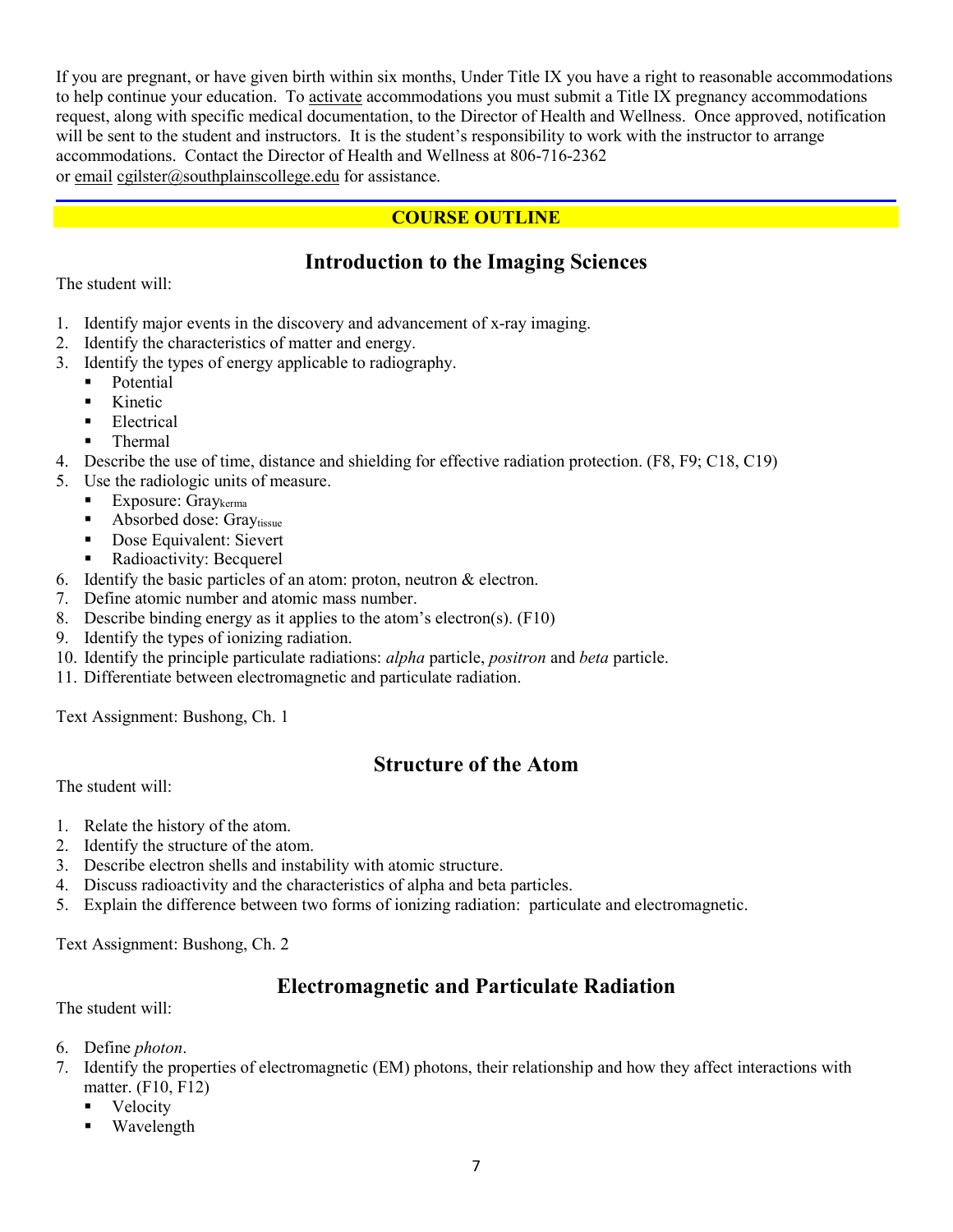- **Frequency**
- $\blacksquare$  Energy
- 8. Identify the *speed of light*.
- 9. Calculate photon wavelength or frequency ( $v = f\lambda$ ). (F4)
- 10. Identify the content of the *electromagnetic spectrum* and their arrangement pertinent to radiography.
	- Visible light, infrared light, ultraviolet light
	- Radiofrequency
	- **I** Ionizing radiation
- 11. Differentiate between *x-radiation* and *gamma radiation*. (F12)
- 12. Explain the *wave-particle duality* of radiation. (F12)
- 13. Define the *Inverse Square Law*. (F12)
	- $I_1/I_2 = (d_2/d_1)^2$  (F4)
	- Inverse relationship with radiation intensity
- 14. Calculate radiation intensity using the Inverse Square Law formula. (F4)
- 15. Explain *ionization*.

Text Assignment: Bushong, Ch. 3

# **The X-ray Tube**

The student will:

- 1. Describe the general design of an x-ray tube.
- 2. List the external components that house and protect the x-ray tube.
- 3. Identify the purpose of the glass or metal enclosure.
- 4. Discuss the cathode and filament currents.
- 5. Describe the parts of the anode and the induction motor.
- 6. Define the line-focus principle and the heel effect.
- 7. Identify the three causes of x-ray tube failure.
- 8. Explain and interpret x-ray tube rating charts.

Text Assignment: Bushong, Ch. 6

# **X-Ray Production**

The student will:

- 1. Explain *thermionic emission, space charge* and *tube current*. (F10, C15)
- 2. Explain *heat production* and the factors that affect it. (F10; C15)
- 3. Explain *characteristic x-ray* production and the factors that affect it. (F10; C15)
- 4. Explain *bremsstrahlung x-ray* production and the factors that affect it. (F10; C15)
- 5. Identify the x-ray technical factors: milliamperage-seconds (mAs), kilovoltage-peak (kVp), filtration and source-toimage distance (SID) and explain their importance in x-ray production & emission.
- 6. Describe primary *x-ray beam quantity* and the effects of mAs, kVp, filtration and SID. (F10; C15)
- 7. Describe primary *x-ray beam quality* and the effects of kVp and filtration. (F10; C15)
- 8. Identify the information contained in a *continuous x-ray spectrum* and a *discrete x-ray spectrum*.
- 9. Anticipate how a change in any given technical factor will affect both forms of x-ray production. (F8, F9, F10, F12; C15)

Text Assignment: Bushong, Ch. 7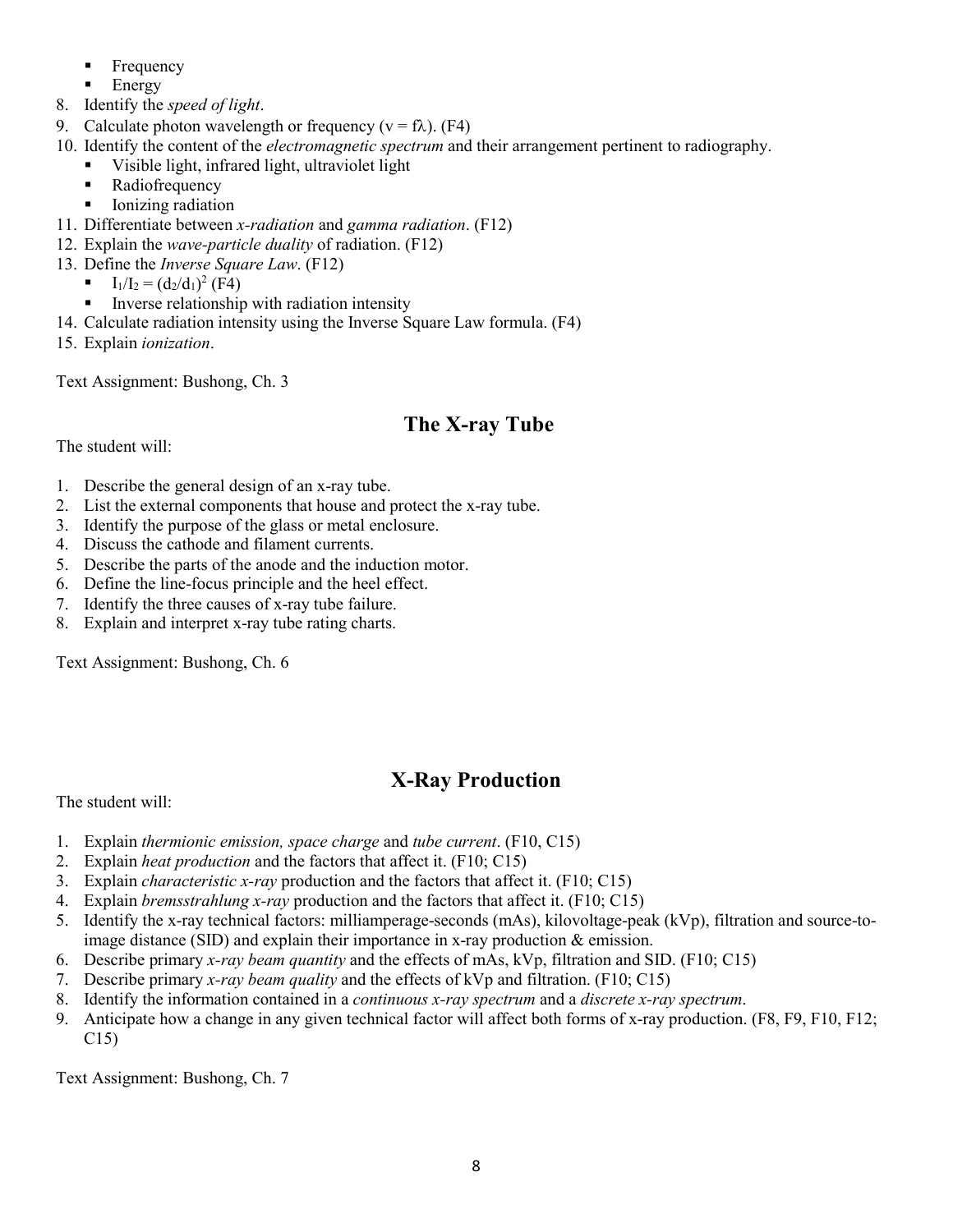# **X-ray Emission**

The student will:

- 1. Define *x-ray beam quantity* and relate it to x-ray intensity. (C15)
- 2. List and explain the technical factors that affect x-ray beam intensify: mAs, kVp, filtration, SID.
- 3. Use the *Square Law* to calculate a necessary mAs change when SID is altered. (F4, F12; C15)
- $\blacksquare$  mAs<sub>1</sub>/mAs<sub>2</sub> = (SID<sub>1</sub>/SID<sub>2</sub>)<sup>2</sup>
- 4. Define *x-ray beam quality (energy)* and relate it to x-ray penetration. (F12; C15)
- 5. List and explain the technical factors that affect x-ray beam quality: kVp, filtration and half-value layer (HVL).
- 6. Differentiate between the various types of filtration: inherent, added and compensating.

Text Assignment: Bushong, Ch. 8

# **X-ray Interaction with Matter**

The student will:

- 1. Explain a *coherent (classical)* EM photon and matter interaction, including production, energy and effects. (F8, F10; C15)
- 2. Explain a *Compton* EM photon and matter interaction, including production, energy and effects. (F8, F10; C15)
- 3. Explain a *photoelectric* EM photon and matter interaction, including production, energy and effects. (F8, F10; C15)
- 4. Explain *pair production* and why it does not occur in diagnostic radiography. (F8, F10; C15)
- 5. Explain *photodisintegration* and why it does not occur in diagnostic radiography. (F8, F10; C15)
- 6. Explain why Compton and photoelectric interactions are important in radiologic technology. (F8, F10; C15)
- 7. Identify the interactions involved in differential absorption.(F10; C15)
- 8. Explain *differential absorption* in radiographic imaging. (F10)
- 9. Identify the factors that control and influence differential absorption. (C15)
- 10. Explain radiographic exponential attenuation of x-rays by matter. (F10)
- 11. Identify the components of the *remnant (exit) x-ray beam*.
- 12. Define *radiographic exposure*.
- 13. Describe the process of radiographic image formation. (F8, F10; C15)
	- Differential absorption
	- **Beam attenuation**
	- **Scattering**
	- **Transmission**

Text Assignment: Bushong, Ch. 9

# **Radiographic Image Quality**

The student will:

- 1. Identify and define the properties that result in *visibility of detail*. (F10)
	- Optical density
	- Contrast
- 2. Identify and define the properties of short scales of high contrast. (F10)
- 3. Identify and define the properties of long scales of low contrast. (F10)
- 4. Differentiate between *radiographic contrast* and *subject contrast*. (C15)
- 5. Identify the effects of the primary radiographic technical factors on *visibility of detail*. (F12)
	- $\blacksquare$  kVp
	- $mAs = mA x$  exposure time
	- SID
	- Image receptor properties
- 6. Identify the effect of *scatter radiation* on the radiographic image. (F8, F9, F10)
- 7. Identify and define the properties that result in diagnostic *recorded detail*. (F10)
- 8. Identify the radiographic geometric properties that affect recorded detail. (F10)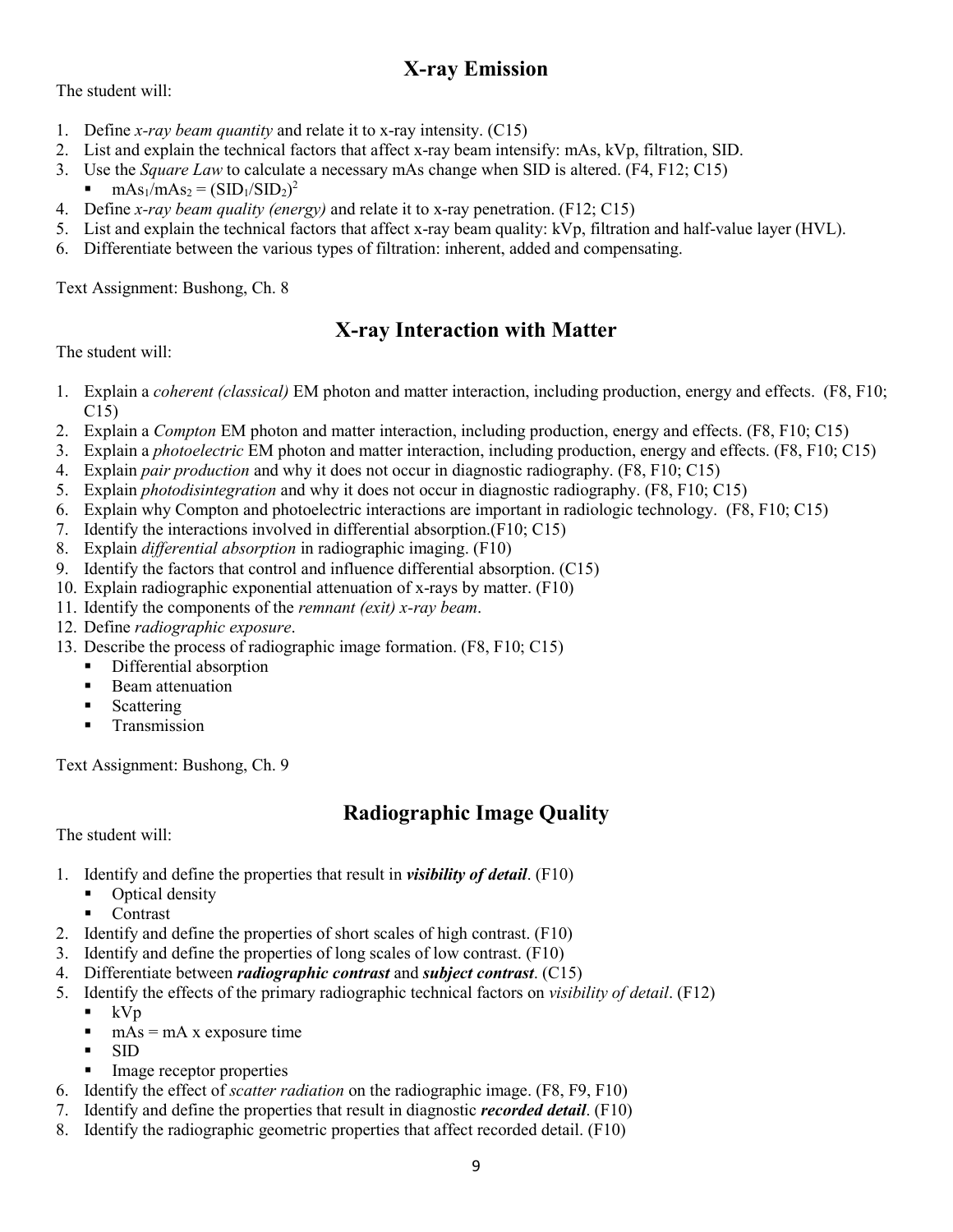- $\blacksquare$  Focal spot size
- SID
- OID
- 9. Identify the key factors in producing the most diagnostic recorded detail.
- 10. Define radiographic distortion. (F10)
- 11. Differentiate between *radiographic size distortion and radiographic shape distortion*. (C15)
- 12. Identify and explain the effects of the components of *radiographic exposure technique*.
	- **Primary technical factors:** mAs, kVp
	- **Secondary technical factors:** focal spot size, SID, OID, beam restriction, filters, grids, x-ray generators, central ray (CR) alignment.

Text Assignment: Bushong, Ch. 10

# **Scatter Control**

The student will:

- 1. Identify the x-rays that constitute image-forming radiation.
- 2. Recognize the relationship between scatter radiation and image contrast.
- 3. List three factors that contribute to scatter radiation.
- 4. Discuss three devices developed to minimize scatter radiation.
- 5. Describe beam restriction and its effect on patient radiation dose and image quality.
- 6. Describe grid constructions and its measures of performance.
- 7. Evaluate the use of various grids in relation to patient dose.

Text Assignment: Bushong, Ch. 11

# **FOUNDATION SKILLS**

### **BASIC SKILLS–Reads, Writes, Performs Arithmetic and Mathematical Operations, Listens and Speaks**

F-1 Reading–locates, understands, and interprets written information in prose and in documents such as manuals, graphs, and schedules.

F-2 Writing–communicates thoughts, ideas, information and messages in writing and creates documents such as letters, directions, manuals, reports, graphs, and flow charts.

F-3 Arithmetic–performs basic computations; uses basic numerical concepts such as whole numbers, etc.

F-4 Mathematics–approaches practical problems by choosing appropriately from a variety of mathematical techniques.

F-5 Listening–receives, attends to, interprets, and responds to verbal messages and other cues.

F-6 Speaking–organizes ideas and communicates orally.

#### **THINKING SKILLS–Thinks Creatively, Makes Decisions, Solves Problems, Visualizes and Knows How to Learn and Reason** F-7 Creative Thinking–generates new ideas.

F-8 Decision-Making–specifies goals and constraints, generates alternatives, considers risks, evaluates and chooses best alternative. F-9 Problem Solving–recognizes problems, devises and implements plan of action.

F-10 Seeing Things in the Mind's Eye–organizes and processes symbols, pictures, graphs, objects, and other information.

F-11 Knowing How to Learn–uses efficient learning techniques to acquire and apply new knowledge and skills.

F-12 Reasoning–discovers a rule or principle underlying the relationship between two or more objects and applies it when solving a problem.

### **PERSONAL QUALITIES–Displays Responsibility, Self-Esteem, Sociability, Self-Management, Integrity and Honesty**

- F-13 Responsibility–exerts a high level of effort and perseveres towards goal attainment.
- F-14 Self-Esteem–believes in own self-worth and maintains a positive view of self.

F-15 Sociability–demonstrates understanding, friendliness, adaptability, empathy and politeness in group settings.

F-16 Self-Management–assesses self accurately, sets personal goals, monitors progress and exhibits self-control.

F-17 Integrity/Honesty–chooses ethical courses of action.

# **SCANS COMPETENCIES**

C-1 **TIME** - Selects goal - relevant activities, ranks them, allocates time, prepares and follows schedules.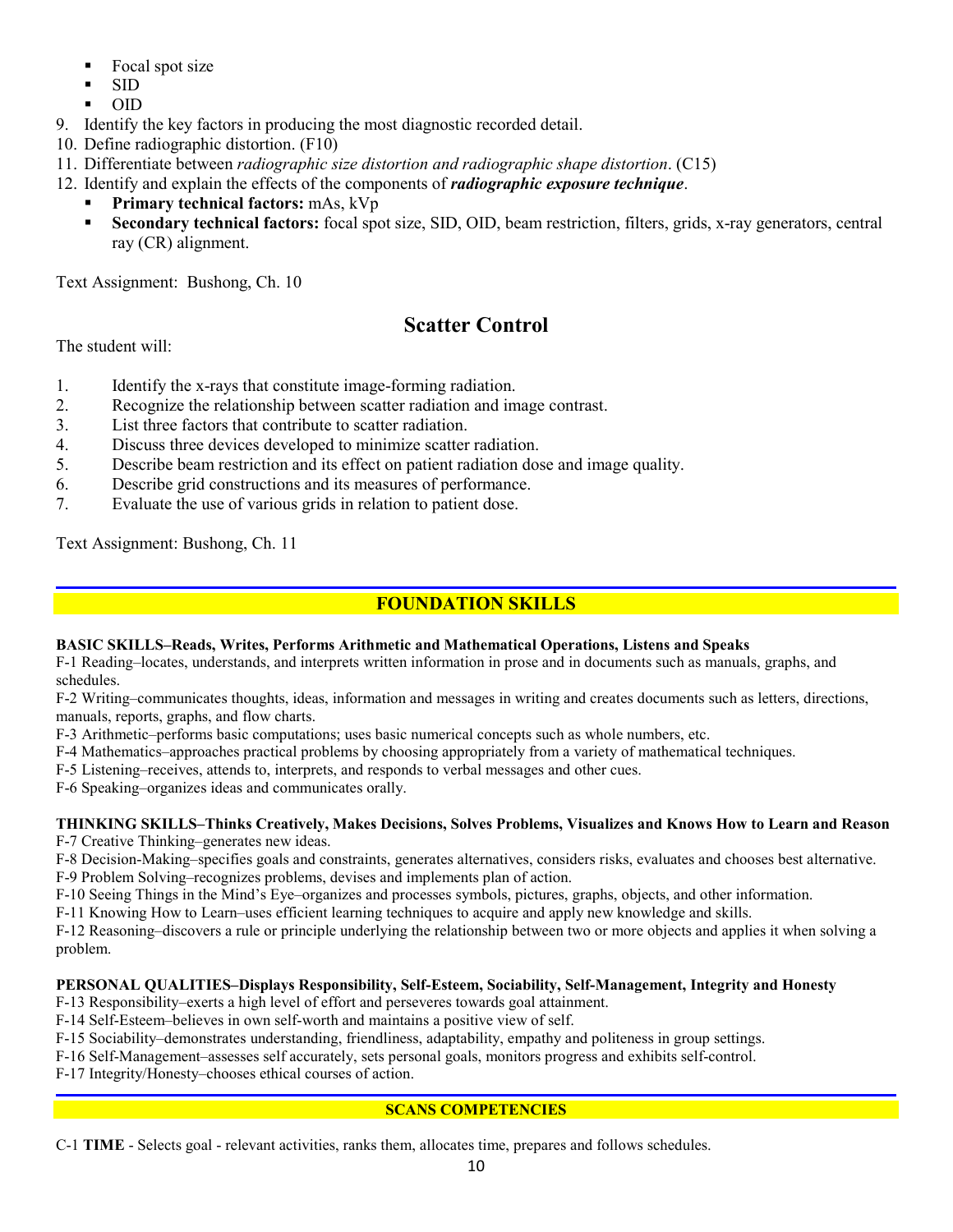C-2 **MONEY** - Uses or prepares budgets, makes forecasts, keeps records and makes adjustments to meet objectives.

C-3 **MATERIALS AND FACILITIES** - Acquires, stores, allocates, and uses materials or space efficiently.

C-4 **HUMAN RESOURCES** - Assesses skills and distributes work accordingly, evaluates performances and provides feedback.

#### **INFORMATION - Acquires and Uses Information**

C-5 Acquires and evaluates information.

C-6 Organizes and maintains information.

C-7 Interprets and communicates information.

C-8 Uses computers to process information.

#### **INTERPERSONAL–Works With Others**

C-9 Participates as a member of a team and contributes to group effort.

C-10 Teaches others new skills.

C-11 Serves Clients/Customers–works to satisfy customer's expectations.

C-12 Exercises Leadership–communicates ideas to justify position, persuades and convinces others, responsibly challenges existing procedures and policies.

C-13 Negotiates-works toward agreements involving exchanges of resources; resolves divergent interests.

C-14 Works With Diversity–works well with men and women from diverse backgrounds.

#### **SYSTEMS–Understands Complex Interrelationships**

C-15 Understands Systems–knows how social, organizational, and technological systems work and operates effectively with them. C-16 Monitors and Corrects Performance–distinguishes trends, predicts impacts on system operations, diagnoses systems performance and corrects malfunctions.

C-17 Improves or Designs Systems–suggests modifications to existing systems and develops new or alternative systems to improve performance.

#### **TECHNOLOGY–Works with a Variety of Technologies**

C-18 Selects Technology–chooses procedures, tools, or equipment, including computers and related technologies.

C-19 Applies Technology to Task–understands overall intent and proper procedures for setup and operation of equipment.

C-20 Maintains and Troubleshoots Equipment–prevents, identifies, or solves problems with equipment, including computers and other technologies.